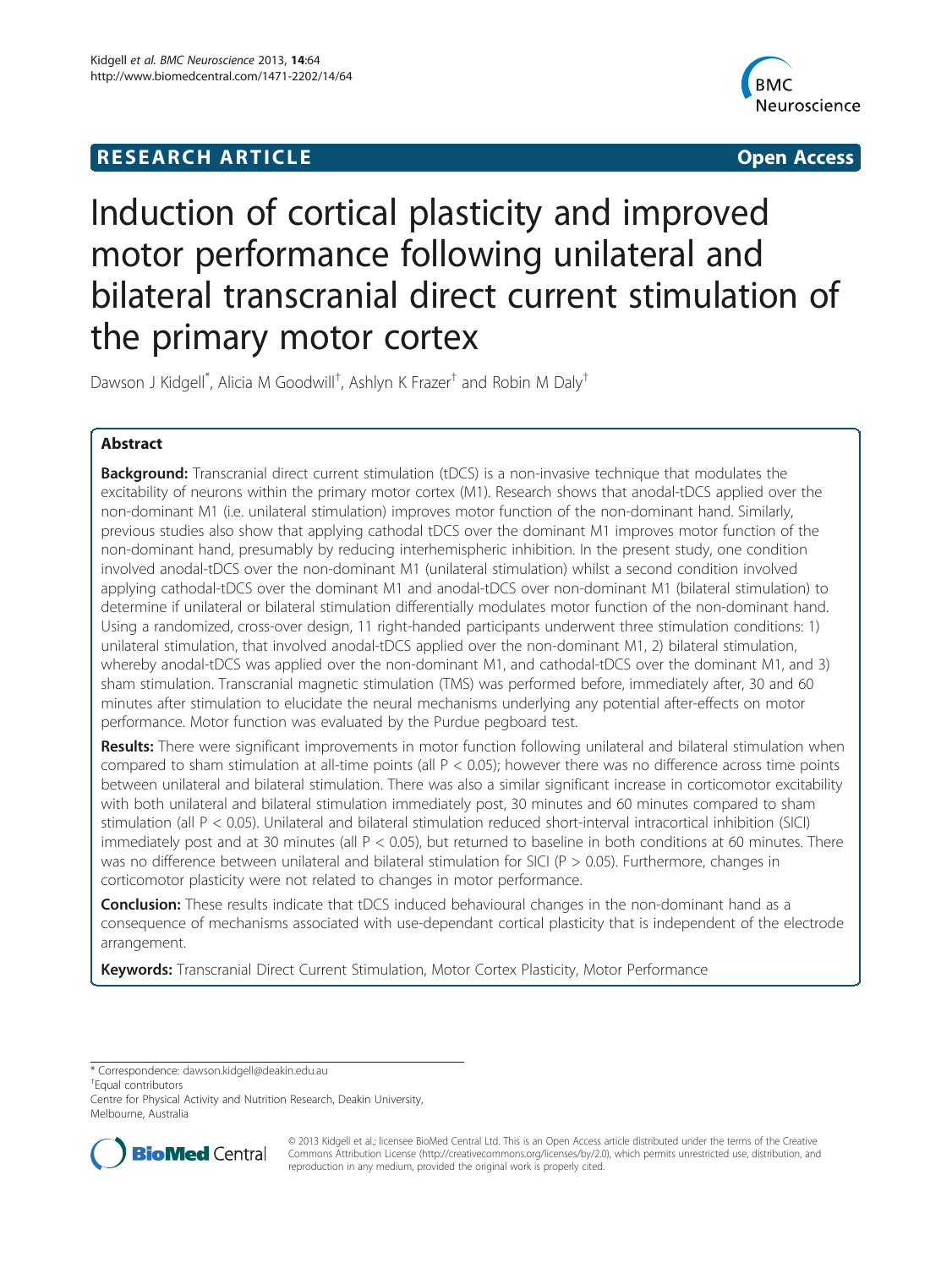#### Background

In recent years, there has been an effort to optimize motor training approaches following neurological injury that employ techniques that non-invasively modulate the excitability of neuronal circuits within the primary motor cortex (M1). In particular, transcranial direct current stimulation (tDCS) of the M1 has emerged as a popular neuromodulation technique, with recent evidence demonstrating modifications in cortical and motor function following stimulation [[1](#page-9-0)]. tDCS is a noninvasive, painless, easy to administer and cost effective procedure with minimal side effects, and thus is ideally suited for use in neuro rehabilitation [\[2](#page-9-0)].

A key feature of tDCS is that it adjusts regional brain activity by modifying the membrane potential of neurons [[3,4\]](#page-9-0). The application of low level direct electrical current is delivered through saline soaked electrodes secured above the area of interest on the M1, at intensities of approximately 1–2 mA for periods of 2–20 minutes, with the electrode montage (anodal or cathodal) determining the physiological effect of stimulation (for a detailed review refer to 1). In general, anodal-tDCS of long duration (i.e. up to 20 minutes) induces facilitator effects of motor-evoked potentials (MEPs) [\[5](#page-9-0)-[7\]](#page-9-0), whilst cathodal-tDCS leads to inhibitory effects [[4,8-10](#page-9-0)]. Single session anodal-tDCS with current intensities of 0.6 mA up to 2 mA applied for between 5–20 minutes has been shown to increase corticomotor excitability for up to 60 minutes after stimulation [[2\]](#page-9-0). Several transcranial magnetic stimulation (TMS) studies have reported increased corticomotor excitability [\[4,6](#page-9-0)], reduced intracortical inhibition [[11](#page-9-0),[12](#page-9-0)] and reduced interhemispheric inhibition (IHI) following both unilateral (anodal-tDCS over the M1) and bilateral tDCS (simultaneously applying cathodal-tDCS over the dominant M1 and anodal-tDCS over non-dominant M1) [[13](#page-10-0)]. However, few studies have compared the effects of unilateral-anodal and bilateral tDCS on modulating motor function [\[13,14](#page-10-0)].

The temporary modification in cortical plasticity following anodal-tDCS has been reported to correspond with transient improvements in motor function [\[11](#page-9-0)[,15](#page-10-0)]. For example, anodal-tDCS applied over M1 has been shown to improve sequential finger movement tasks, visuomotor coordination, and reaction time and hand function [[16-19\]](#page-10-0). In addition, applying anodal-tDCS to the non-dominant M1 also facilitates motor function in the non-dominant upper limb of healthy adults and stroke affected patients [[11,](#page-9-0)[15,20\]](#page-10-0).

Emerging evidence suggests that bilateral tDCS may facilitate corticomotor excitability and motor function to a greater extent than just unilateral anodal-tDCS [\[13,14](#page-10-0)]. In healthy adults, 20–40 minutes of bilateral stimulation, with the anode fixed over the non-dominant M1 and the cathode over the dominant M1, facilitates motor function to a greater magnitude compared to previous studies employing unilateral and sham stimulation [\[13,19,21](#page-10-0)]. Asymmetric use of the non-dominant hand compared to the dominant hand is associated with reduced motor task performance [\[22](#page-10-0)]. Similarly, asymmetries in motor function between the non-dominant and dominant limbs, is a likely consequence of hemispheric differences in corticomotor excitability and inhibition [\[23](#page-10-0)-[26](#page-10-0)]. As such, the use of bilateral tDCS could be used to optimize corticomotor excitability in the non-dominant M1 and by default improve motor function.

The potential mechanisms underpinning improvements in motor function following bilateral stimulation, although speculative (and not well understood), may reside in reduced IHI [\[13,27\]](#page-10-0). It is hypothesized that during bilateral stimulation, corticomotor excitability of the dominant M1 is reduced with cathodal tDCS, which dampens the inhibitory projections from the dominant onto the non-dominant M1, presumably releasing the non-dominant M1 from inhibition and augmenting the excitatory effect of the anode and seemingly enhances motor function in the non-dominant limb [[13](#page-10-0),[17,19,21](#page-10-0)]. Despite this evidence, there is limited data available to show an association between changes in tDCS induced corticomotor plasticity and improvements in motor function [\[11](#page-9-0)[,15,20,28](#page-10-0)]. Although the after-effects of tDCS in inducing corticomotor plasticity are well described [[1](#page-9-0)], there have been no reports of motor function effects in healthy young adults lasting longer than 30 minutes following bilateral tDCS on enhancing motor function. Therefore, the purpose of this study was to determine whether unilateral or bilateral stimulation differentially induces enhanced motor function of the non-dominant hand in healthy adults and to further elucidate the neural mechanisms underlying any potential aftereffects on motor function following unilateral and bilateral stimulation.

## Methods

#### Participants

Eleven healthy adults aged 22–36 years without a history of upper limb injury or neurological disorder participated in the study. All participants were right hand dominant (mean laterality quotient,  $72.5 \pm 14.5$ ) according to the 10-item version of the Edinburgh Handedness Inventory [\[29](#page-10-0)]. Prior to the experiment, all participants completed the adult safety screening questionnaire to determine their suitability for TMS and tDCS application [[30](#page-10-0)]. All participants gave written informed consent prior to participation in the study, which was approved by the Deakin University Human Research Ethics Committee. All experiments were conducted according to the standards established by the Declaration of Helsinki.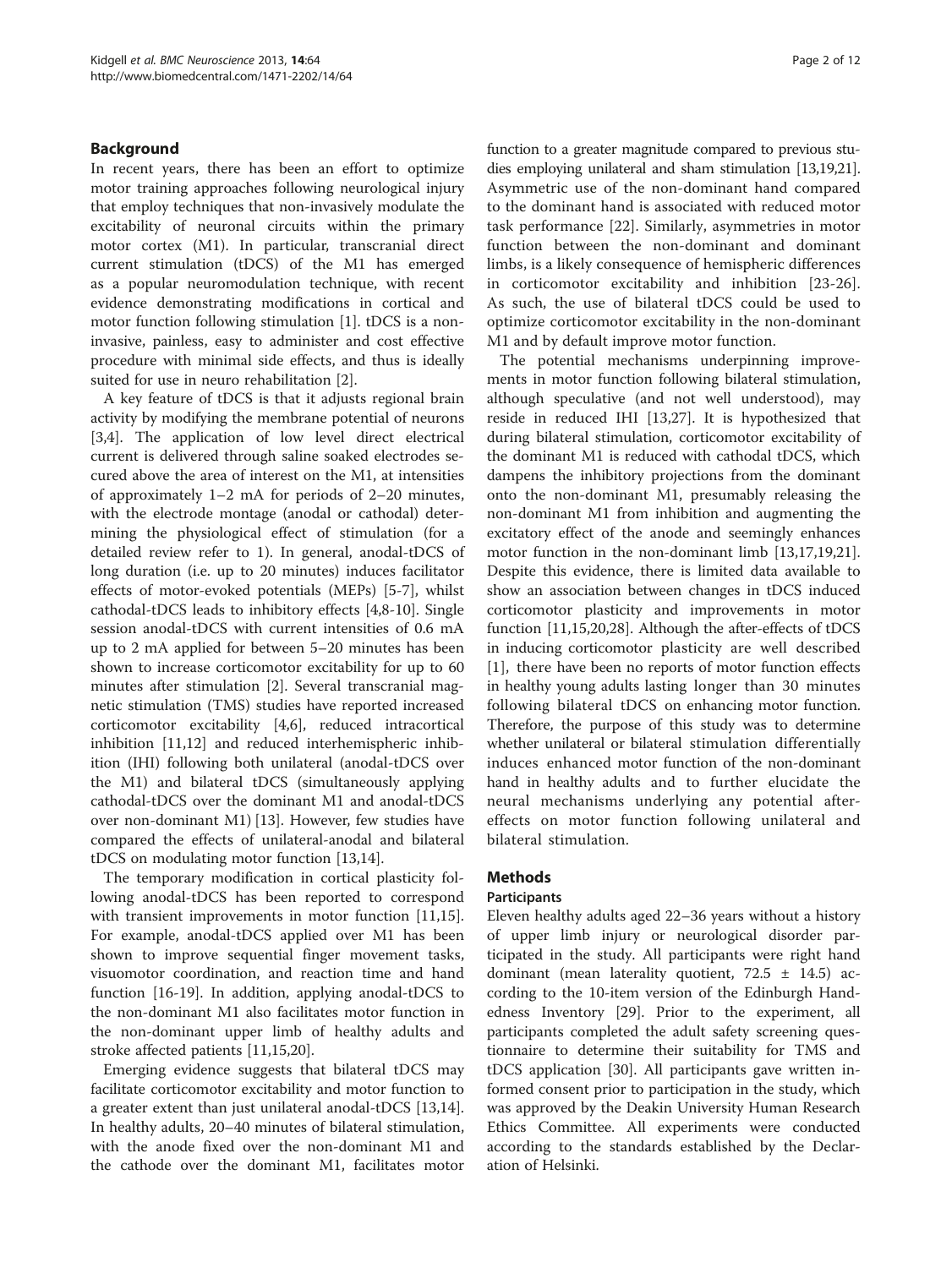#### Experimental approach

Using a randomized, cross-over design; each participant was exposed to 13 minutes of sham, unilateral-anodal or bilateral tDCS applied at 1.0 mA  $(25 \text{ cm}^2 \text{ electrodes},$ current density  $0.040 \text{ mA/cm}^2$ ). In all tDCS conditions, the anode was placed over the "hot spot" of the nondominant extensor carpi radialis longus (ECRL) muscle as determined by TMS. The order of these conditions were counterbalanced and randomized across participants, with a one weeks rest between each condition. A purpose made Excel macro was used to randomize each experimental condition. This was a double-blinded trial as the investigator performing the experimental treatment and evaluation along with the participant, was not aware of which tDCS condition was being applied. This was achieved as the tDCS machine used, allowed for the use of a code to determine whether tDCS was active or inactive (sham). Within the sham condition, 50% of the unilateral stimulation and 50% of the bilateral stimulation was randomized for sham stimulation. Single and paired-pulse TMS was used to assess the after-effects of unilateral, bilateral or sham stimulation on corticomotor excitability of the right M1 and motor function of the non-dominant left ECRL. Ten single-pulse (130% of active motor threshold [AMT]), 10 paired-pulse (70% of AMT) and 10 test (test-intensity set to produce MEPs of  $\sim$ 1 mV) TMS stimuli were applied over the cortical area for the left ECRL at baseline, immediately following, 30 and 60 minutes post tDCS, with the order of TMS stimuli (single, paired-pulse or test) prior to and following tDCS, randomized throughout the trials (30 trials in total for each time point). Motor function was measured at each of these time points in all conditions by having participants complete a Purdue pegboard test with their left hand only. Figure 1 displays a schematic representation of the

experimental protocol with measures obtained before and after tDCS. Importantly, all electrophysiological measures for each time point were measured prior to the performance of the pegboard, as post MEP facilitation and the effectiveness of SICI has been shown to be modulated immediately following the completion of the pegboard test [[25](#page-10-0)].

#### Motor function

The Purdue pegboard was used to assess manual dexterity of the participants' non-dominant left hand. The task involved picking up small pegs from a well and placing them as quickly as possible in a vertical array of holes using only the index finger and thumb. Motor function was quantified by recording the time taken to complete the left hand side of the peg board. Each participant was tested three times at each time point with the average time recorded.

## Transcranial direct current stimulation of primary motor cortex

Sham, unilateral and bilateral stimulation was delivered by a battery driven constant-current transcranial direct current stimulator (NeuroConn, Ilmenau, Germany) via a pair of conductive rubber electrodes, each positioned inside a saline-soaked surface sponge electrode  $(25 \text{ cm}^2)$ . During unilateral stimulation, the anode was fixed with two straps over the optimal cortical representation of the left ECRL muscle as identified by TMS over the right cortex, and the cathode  $(25 \text{ cm}^2)$  was placed over the left contralateral supra orbital area. During bilateral stimulation, the anode was placed over the cortical representation of the left ECRL and the cathode was placed over the cortical representation of the right ECRL. For the sham condition, both unilateral and bilateral (50% each)

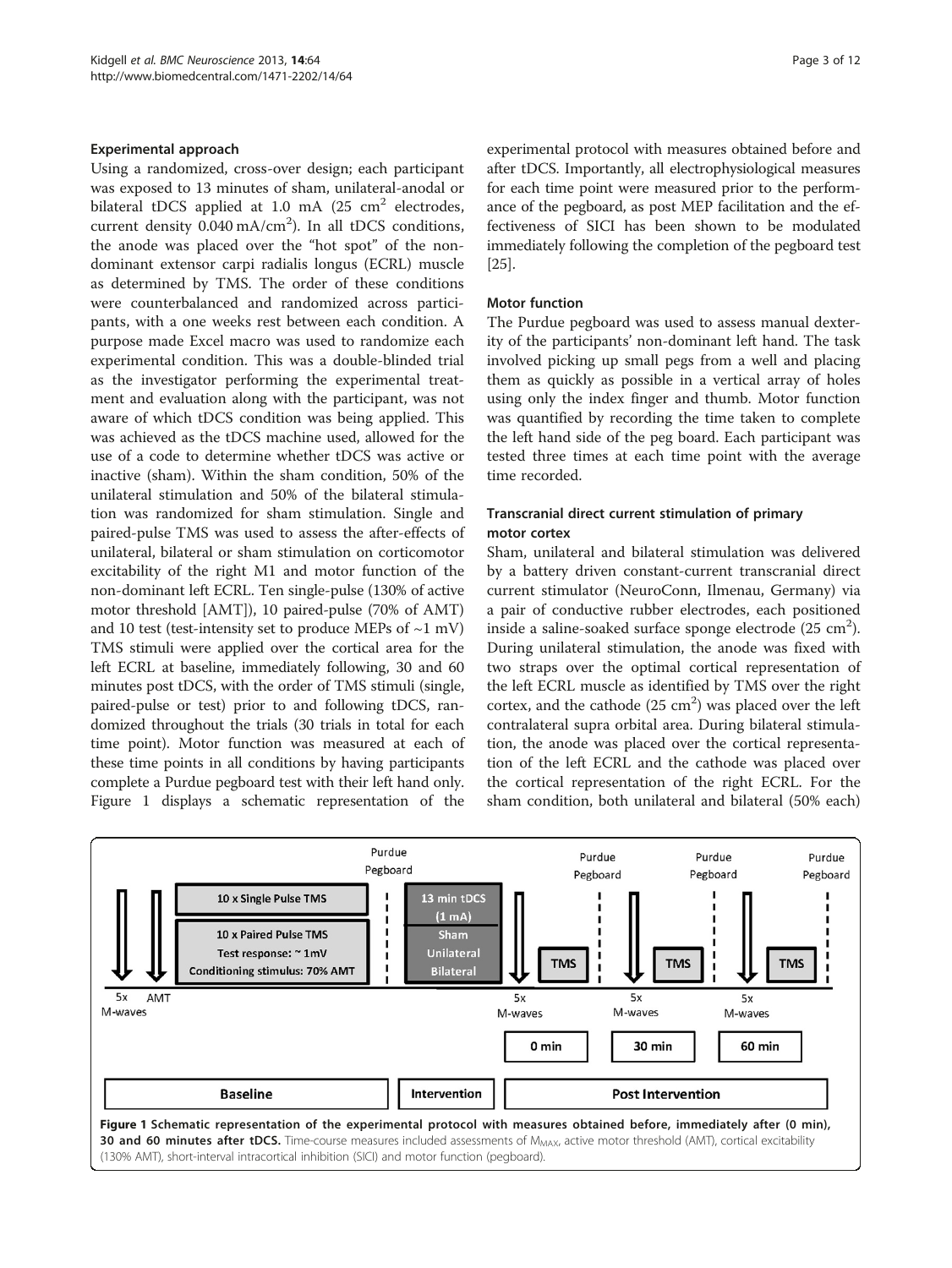sham stimulation was applied according to the electrode positioning above. In order to obtain the participants perception of discomfort throughout the tDCS conditions, discomfort was assessed using a visual analogy scale (VAS), with "no discomfort" at one end of a 100 mm line and "extremely uncomfortable" at the other, during the first three minutes of cortical stimulation.

#### Transcranial magnetic stimulation and electromyography

Focal TMS was used to measure corticomotor excitability and SICI of the contralateral ECRL. Specifically, TMS was applied over the right M1 using a BiStim unit attached to two Magstim.  $200^2$  stimulators (Magstim Co, Dyfed, UK) to produce MEPs in the non-dominant left ECRL. A figure-eight coil, with an external loop diameter of 9 cm, was held over the right M1 at the optimum scalp position to elicit MEPs in the left ECRL. The induced current in the brain flowed in a posterior-toanterior direction. Sites near the estimated centre of the ECRL were explored to determine the optimal site at which the largest MEP amplitude was obtained, and this area was marked by a small 'x' in permanent marker. To ensure consistency throughout the study period and reliability of coil placement, the participant and researcher maintained the mark between experimental conditions. Care was taken by the researcher to ensure that the coil was held over the same position on the scalp so that the same area of the M1 was stimulated for all experimental conditions. All TMS measures were taken during weak voluntary contraction, by having the participant hold their hand in line with their wrist (neutral position). Root mean square (rms) electromyography (EMG) of the ECRL was obtained prior to each TMS stimulus to ensure that there were no changes in pre-stimulus rmsEMG which may have altered the MEP amplitude. AMT was determined as the minimum stimulus intensity that produced a small MEP (200  $\mu$ V in 5 out of 10 consecutive trials) during isometric contraction of the ECRL at  $5 \pm 2\%$  of maximal rmsEMG activity. A constant level of contraction was maintained with reference to an oscilloscope (HAMEG, Mainhausen, Germany) that displayed the rmsEMG signal in front of the participant. The stimulus intensity started at 50% of maximum stimulator output (MSO) and was altered in increments of  $\pm$  1% of MSO until the appropriate threshold level was achieved. All MEP amplitudes were evaluated using an in test-stimulus intensity of 130% AMT.

Surface electromyography (sEMG) activity was recorded from the left ECRL muscle using bipolar Ag-AgCl electrodes. These electrodes were placed on the ECRL muscle, with an inter-electrode distance (centre to centre) of 2 cm with a muscle belly-tendon montage. A grounding strap placed around the wrist was used as a common reference for all electrodes. All cables were

fastened with tape to prevent movement artifact. The area of electrode placement was shaven to remove fine hair, rubbed with an abrasive skin rasp to remove dead skin, and then cleaned with 70% isopropyl alcohol. The exact sites were marked with a permanent marker by tracing around the electrode, and this was maintained for the entire three week period by both the researcher and participant to ensure consistency of electrode placement relative to the innervation zone. An impedance meter was used to ensure impedance did not exceed 10 k $\Omega$  prior to testing. sEMG signals were amplified (x100-1000), band pass filtered (high pass at 13 Hz, low pass at 1000 Hz), digitized online at 2 kHz for 500 ms, recorded and analyzed using Power Lab 4/35 (AD Instruments, Bella Vista, Australia).

#### Short-Interval Intracortical Inhibition (SICI)

The protocol for SICI included 10 unconditioned stimuli, with a test intensity set to produce MEPs of  $\sim$ 1 mV in the ECRL and 10 conditioned stimuli, with a conditioning stimulus intensity set at 70% of AMT to induce SICI. Both AMT and the test stimulus intensity were adjusted at each time point following the removal of tDCS, if required, to ensure that AMT (% MSO) and the test MEP amplitudes were similar (1 mV) prior to and following tDCS. An inter-stimulus interval (ISI) of 3 ms between the conditioning and test stimulus was used [[31](#page-10-0)]. Single and paired-pulse stimuli were presented according to a predetermined randomization protocol, with a 6–9 second time period between each stimulus.

#### Maximal compound muscle action potential

Direct muscle responses were obtained from the left ECRL muscle by supramaximal electrical stimulation (pulse width 1 ms) of the brachial plexus (Erbs point) under resting conditions (DS7A, Digitimer, UK). The site of stimulation that produced the largest M-wave was located by positioning the bipolar electrodes in the supraclavicular fossa. An increase in current strength was applied to the brachial plexus until there was no further increase observed in the amplitude of the sEMG response ( $M_{MAX}$ ). To ensure maximal responses, the current was increased an additional 20% and the average  $M_{MAX}$  was obtained from five stimuli, with a period of 6–9 seconds separating each stimulus.  $M_{MAX}$  was recorded at baseline and at each time point following the removal of tDCS for each condition, to ensure that there were no changes in peripheral muscle excitability that could influence MEP amplitude.

#### Data analyses

Pre-stimulus rmsEMG activity was determined in the ECRL 100 ms prior to each TMS stimulus during each condition. Any pre-stimulus rmsEMG that exceeded  $5 \pm$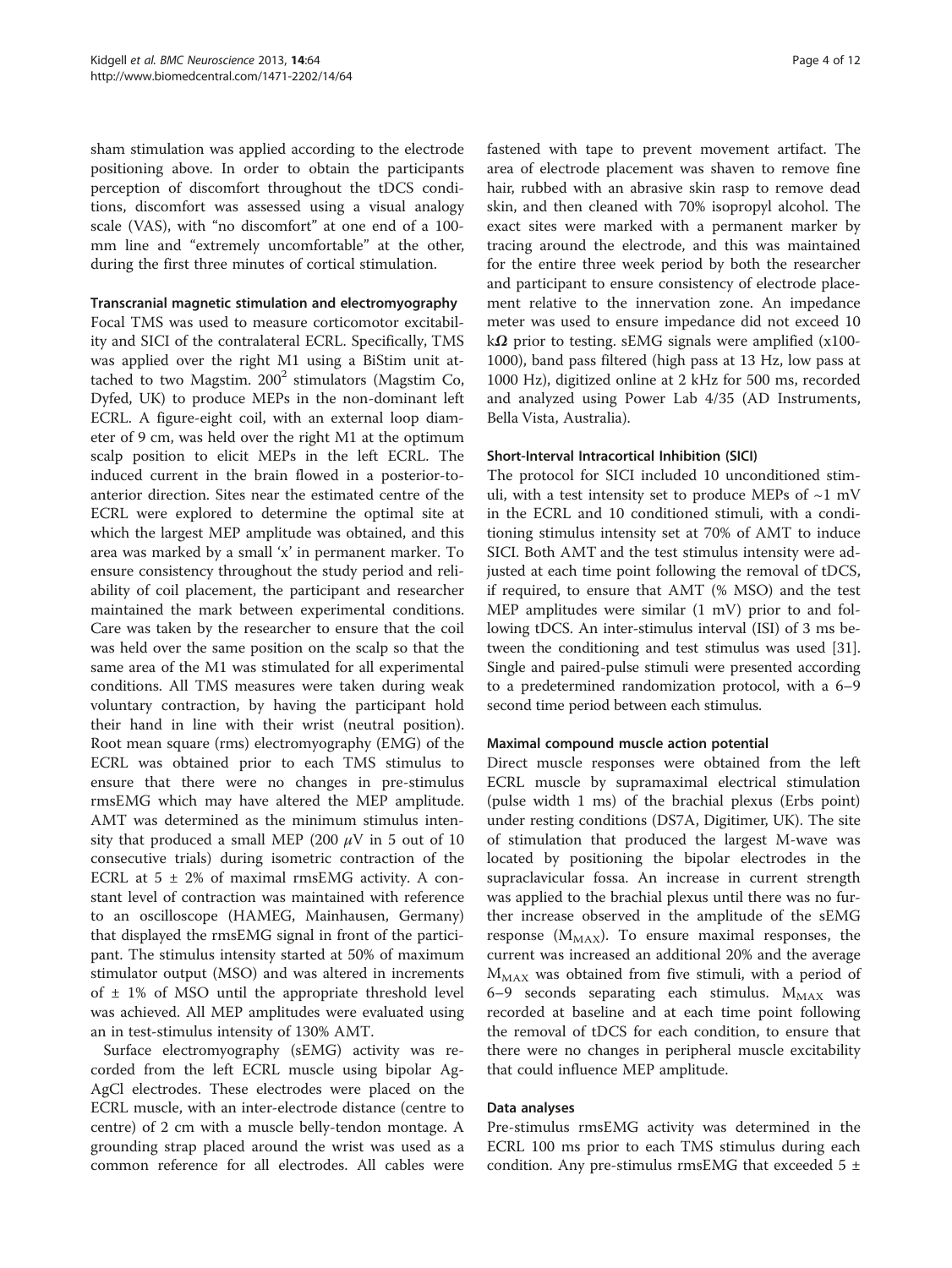2% maximal rmsEMG were discarded and the trial repeated. The peak-to-peak amplitude of MEPs evoked as a result of stimulation was measured in the ECRL muscle contralateral to the cortex being stimulated in the period 10–50 ms after stimulation. MEP amplitudes were analyzed using LabChart 7.3.6 software (ADInstruments, Bella Vista, NSW, Australia) after each stimulus was automatically flagged with a cursor, providing peak-to-peak values in mV and were then normalized to M<sub>MAX</sub>. Average MEP amplitudes were obtained for each trial for single, paired-pulse and test TMS for each stimulation block (30 trials for each time point) separately. SICI was quantified by dividing the average paired-pulse MEP by the average single-pulse MEP (testintensity set to produce MEPs of 1 mV) and multiplying by 100.

#### Statistical analysis

A split-plot in time, repeated measures ANOVA was used to compare the effect of each tDCS condition (sham, unilateral and bilateral) on corticomotor plasticity and motor function. When appropriate, univariate and post-hoc (LSD) analyses for pair wise comparisons of means for each dependent measure were used when significant interactions were found. Pearson's correlations (r) were calculated to assess the association between M1 plasticity and motor performance. For all tests, the Huynh-Feldt correction was applied if the assumption of sphericity was violated. Alpha was set at  $P \le 0.05$ , and all results are displayed as means  $\pm$  SEM.

#### Results

## Baseline characteristics

There were no differences in  $M_{MAX}$ , MEP amplitude, SICI, rmsEMG and motor function between conditions at baseline (all  $P > 0.05$ ; Table 1).

#### Pre-trigger rmsEMG, M<sub>MAX</sub>andVAS

Averaged over all conditions and time points, the mean pre-trigger rmsEMG was 0.061 ± 0.034 mV. Pre-trigger rmsEMG did not vary between single and paired-pulse trials, and there were no changes over time for any condition and thus no time-by-condition interactions were present.  $M_{\text{Max}}$  did not change as a function of time or by condition, and there were no time-by-condition interactions present, similarly, the perception of discomfort during tDCS did not vary between conditions (all P > 0.05, Table 1).

#### Changes in motor function following tDCS

Performance in the pegboard task is summarized in Figure [2.](#page-5-0) Overall, a significant time-by-condition interaction was detected for motor function  $(F_{2, 20} = 4.119)$ ;  $P = 0.032$ ). Univariate post hoc analyses revealed a 5%

| Page 5 of 12 |  |  |
|--------------|--|--|
|--------------|--|--|

|                          | Sham               | <b>Unilateral</b> | <b>Bilateral</b>   | P-value |
|--------------------------|--------------------|-------------------|--------------------|---------|
| AMT (%)                  | $30.36+$           | $30.36 \pm$       | 29.36 <sub>±</sub> | 0.89    |
|                          | 1.71               | 1.67              | 1.60               |         |
| SI (130% AMT)            | 39.09±             | 39.45±            | 38.38±             | 0.94    |
|                          | 2.37               | 2.27              | 2.16               |         |
| SI 1mV (%)               | 40.09±             | 38.45±            | 37.36±             | 0.76    |
|                          | 2.78               | 2.56              | 2.32               |         |
| CS(% )                   | 23.00±             | 23.09±            | 22.18±             | 0.86    |
|                          | 1.35               | 1.28              | 1.26               |         |
| $M_{MAX}$ (mV)           | 10.09 <sub>±</sub> | $10.24 +$         | 10.13±             | 0.99    |
|                          | 1.62               | 1.61              | 1.50               |         |
| MEP (%M <sub>MAX</sub> ) | 14.80±             | $14.13+$          | 13.99±             | 0.98    |
|                          | 3.28               | 3.28              | 3.36               |         |
| SICI ratio               | $29.66 \pm$        | $28.62+$          | 30.07±             | 0.93    |
|                          | 2.95               | 2.71              | 2.73               |         |
| rmsEMG                   | $0.056 \pm$        | $0.060 \pm$       | $0.058 +$          | 0.90    |
| (130% AMT)               | 0.005              | 0.006             | 0.006              |         |
| VAS                      | $1.29 +$           | $1.10 +$          | 1.64 <sub>±</sub>  | 0.25    |
|                          | 0.19               | 0.22              | 0.27               |         |
| Purdue                   | 56.84±             | $56.23 \pm$       | 51.04±             | 0.25    |
| Pegboard                 | 40.80              | 2.89              | 3.13               | 0.069   |

Table 1 Mean ± SEM participant characteristics and baseline excitability measures before tDCS

Values are mean  $\pm$  SEM. AMT, Active motor threshold; CS, conditioning stimulus; SI stimulation intensity to produce 1mV, M<sub>MAX,</sub> maximum, M-wave; VAS, visual analogue scale.

increase in motor function immediately following bilateral stimulation when compared to sham stimulation ( $P <$ 0.05). Immediately following unilateral stimulation, there was also a significant 5% increase in motor function relative to baseline ( $P < 0.05$ ), but this change was not significantly different from sham stimulation (time-by-condition interaction,  $P = 0.274$ ). At 30 minutes post stimulation, the increase in motor function was significant for both unilateral (11%,  $P < 0.05$ ) and bilateral stimulation (6%,  $P < 0.05$ ) relative to sham stimulation ( $F_{2, 20} = 7.426$ ;  $P =$ 0.004), but there was no significant difference between these two conditions ( $P > 0.05$ ). Motor function was still facilitated 60 minutes following unilateral and bilateral stimulation compared to sham stimulation ( $F_{2, 20}$  = 10.204;  $P = 0.001$ ), with unilateral stimulation increasing motor function by 19% ( $P < 0.05$ ) and bilateral stimulation increasing motor function by  $10\%$  (P < 0.05). However, again there were no differences between unilateral and bilateral stimulation ( $P < 0.05$ ).

#### Changes in corticomotor excitability following tDCS

Figure [3](#page-5-0) shows the mean MEP peak-to-peak amplitude normalized as a percentage of  $M_{MAX}$  at each time point for each tDCS condition and Figure [4](#page-6-0) shows an example of raw MEP traces (mV) taken from a representative participant at Baseline, post 1, post 2 and post 3 for each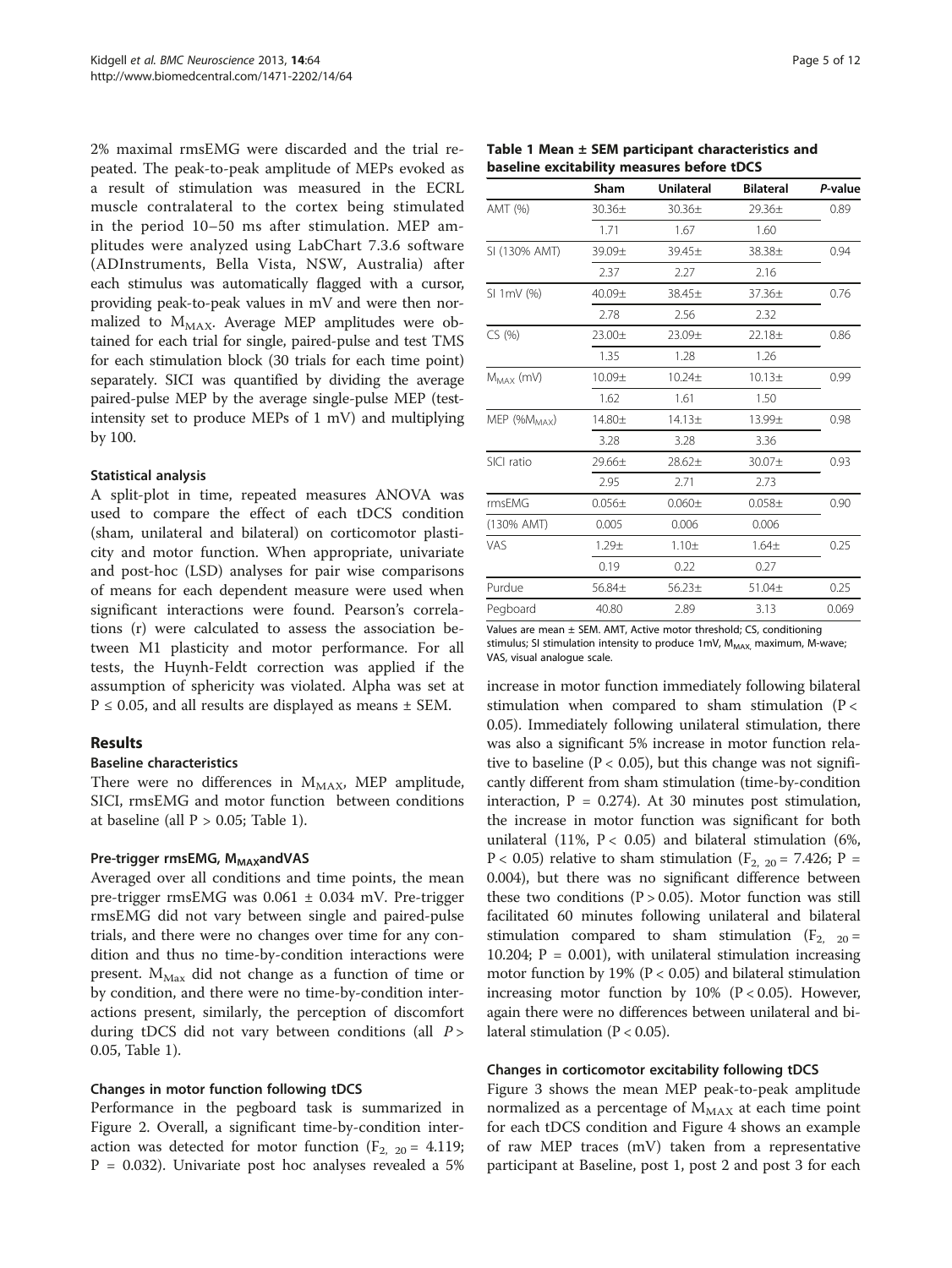<span id="page-5-0"></span>

condition respectively. Overall, a significant time-bycondition interaction was detected for corticomotor excitability ( $F_{2, 20} = 5.017$ ; P = 0.017). Univariate post hoc analyses revealed an increase in MEP amplitude immediately following unilateral stimulation  $(39\%, P <$ 0.05) and bilateral stimulation(40%,  $P < 0.05$ ) when compared to sham stimulation, but there was no difference between these two conditions at this time point  $(P =$ 0.581). Similarly, at 30 minutes post stimulation the magnitude of the increase in MEP amplitude relative to sham stimulation remained significant ( $F_{2, 20} = 5.711$ ;  $P = 0.011$ ) for both unilateral stimulation (49%,  $P < 0.05$ ) and bilateral stimulation (62%,  $P < 0.05$ ), but again there was no difference between unilateral stimulation and bilateral stimulation ( $P > 0.05$ ). Interestingly, at 60 minutes post bilateral stimulation, MEP amplitude was still facilitated (62%) compared to sham stimulation ( $P < 0.05$ ). For unilateral stimulation, there was a significant 33%

increase in MEP amplitude at 60 minutes relative to baseline ( $P < 0.05$ ), but this change was not significantly different from sham stimulation  $(P > 0.05)$ . Upon conducting correlation analysis, data for the two active tDCS conditions were pooled, as there were no between condition differences in any dependent variable. In the sham stimulation, there were no changes over time in MEPs and as such this condition was excluded from the analysis. The relationship between the change in MEP amplitude and motor function across all time points was not significant ( $r = 0.152$ , 0.079, 0.051, all  $P > 0.05$ ).

#### Changes in intracortical inhibition following tDCS

The effectiveness of ICI was assessed from the ratio of the MEP size in conditioned and test-alone trials. The effects of tDCS on ICI are summarized in Figure [5](#page-6-0). Overall, a significant time-by-condition interaction was detected for SICI ( $F_{2, 20} = 3.517$ ; P= 0.049). Univariate

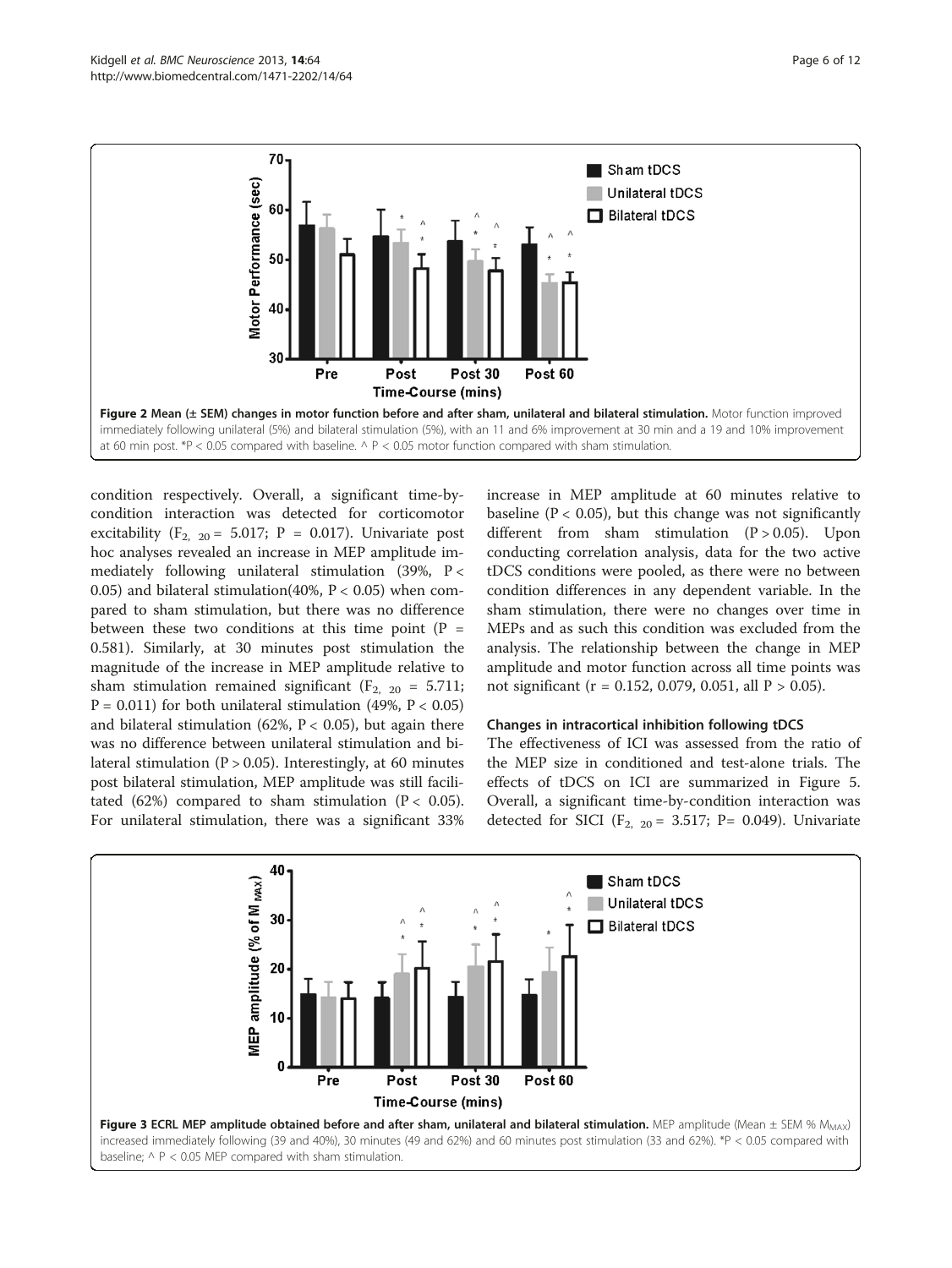<span id="page-6-0"></span>Kidgell et al. BMC Neuroscience 2013, 14:64 Page 7 of 12 http://www.biomedcentral.com/1471-2202/14/64



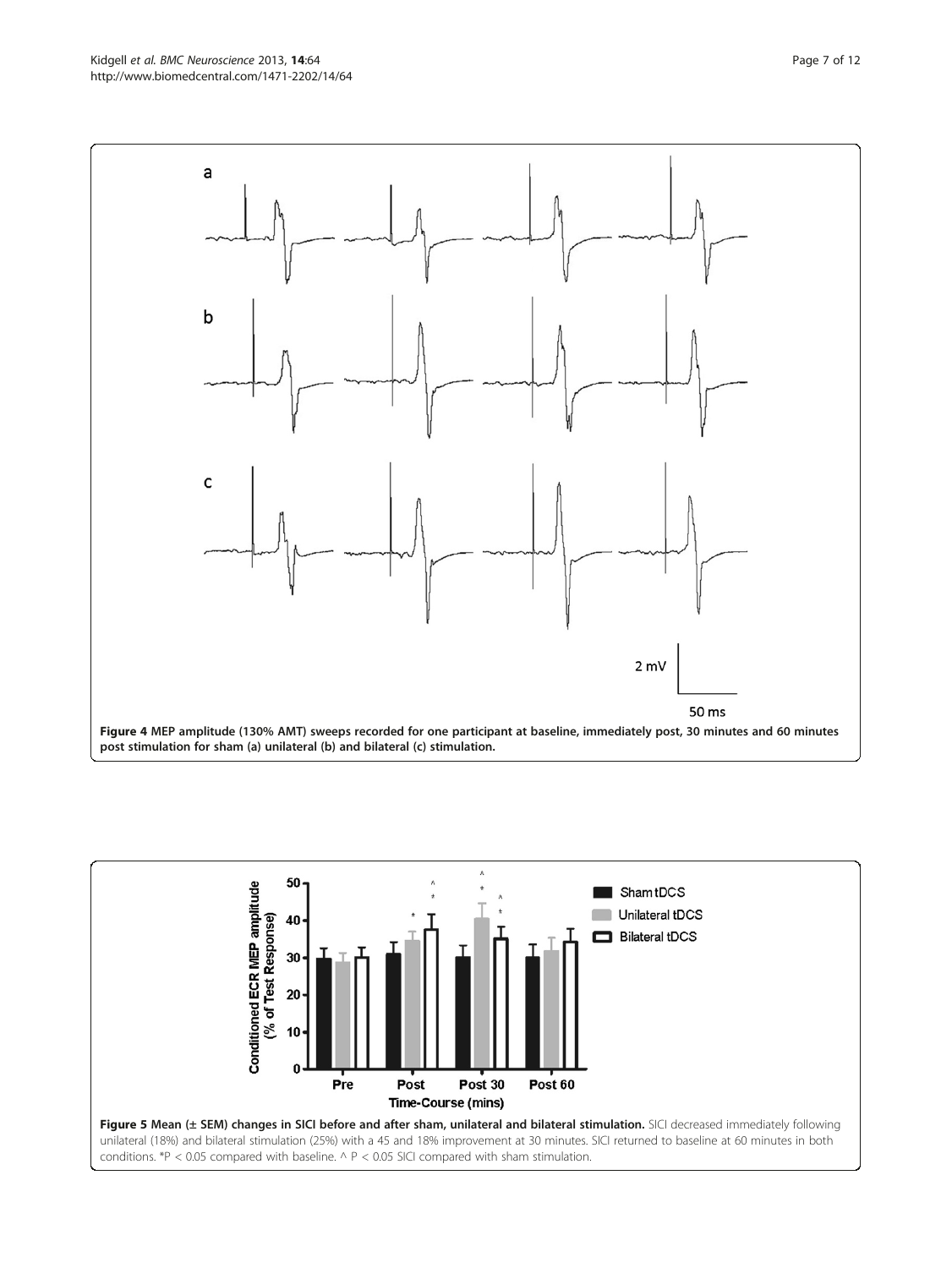post hoc analyses revealed significant decrease (25%) in SICI immediately following bilateral stimulation when compared to sham stimulation  $(P < 0.05)$ . Immediately following unilateral stimulation there was also a significant decrease (18%) in SICI relative to baseline ( $P <$ 0.05), but this change was not significantly different from sham stimulation ( $P > 0.05$ ) or bilateral stimulation  $(P > 0.05)$ . At 30 minutes post stimulation, there was a decrease in SICI following both unilateral (45%, P < 0.05) and bilateral stimulation (18%, P < 0.05) relative to sham stimulation ( $F_{2, 20} = 5.295$ ;  $P = 0.014$ ), but again no significant difference between unilateral stimulation and bilateral stimulation  $(P > 0.05)$ . At 60 minutes post stimulation there was no difference in SICI between unilateral or bilateral stimulation when compared to sham stimulation  $(P > 0.05)$ . For both conditions, SICI had returned to baseline levels (time effect: unilateral tDCS,  $P = 0.289$ ; bilateral tDCS,  $P = 0.143$ ). Finally, Pearson correlation analysis revealed that the change in SICI by time and condition were not associated with improved motor function (r = 0.103, 0.279 and 0.242).

## **Discussion**

The main findings from this randomized, cross-over trial was that both unilateral and bilateral tDCS enhanced motor function of the non-dominant hand, which remained facilitated for 60 minutes post stimulation, and induced corticomotor plasticity for up to 60 minutes, but there were no differences in the responses between these two tDCS conditions. Furthermore, there was no association between the change in MEP amplitude and SICI, which are thought to reflect elements of corticomotor plasticity, and the magnitude of motor function for the peg board task in the non-dominant hand of healthy adults.

#### tDCS over M1 improves motor function of the nondominant hand

Several previous studies have reported that tDCS, particularly unilateral stimulation (i.e. anode over non-dominant M1), can improve motor function [\[16,17,21,32-35\]](#page-10-0), but whether there is a differential effect between unilateral stimulation and bilateral stimulation improving motor function beyond 30 minutes of stimulation is not known. Several previous studies have shown that bilateral stimulation improves motor function immediately after stimulation when compared to unilateral and sham stimulation [[13,14](#page-10-0)], which has been attributed in part to reduction in IHI [[14,21\]](#page-10-0). In contrast to these findings, we found that there was a similar improvement in motor function following both unilateral and bilateral stimulation immediately after, which persisted for up to 60 minutes. This suggests that these two tDCS conditions do not differentially modulate motor function of the non-dominant hemisphere in healthy adults. In part support of these findings, several studies have reported that both unilateral and bilateral stimulation protocols can induce acute improvements in motor function in both upper and lower limb musculature of stroke patients [\[36](#page-10-0)-[38](#page-10-0)] and in the elderly [[12](#page-9-0)[,20\]](#page-10-0).

The findings that motor function improved following both stimulation conditions is consistent with the results from previous studies, which reported gains in motor function between 9-11% [\[14,17\]](#page-10-0). Interestingly, we observed that under both stimulation conditions, motor function was maintained at 30 minutes (11 and 6%) and at 60 minutes (19 and 10%) post stimulation. Furthermore, the time-course improvement of motor function was similar to the time-course effects on corticomotor excitability following tDCS (i.e. increased MEPs) (see 1 for a detailed review). Thus, motor function may have improved as a direct consequence of the effects of tDCS. For instance, an advantage of tDCS is that it modifies the transmembrane potential of neurons, which by default and in most cases, increases M1 excitability and primes a given motor area [\[14,19,21,27](#page-10-0)]. Experimental data shows such an effect following unilateral and bilateral stimulation protocols in healthy adults [\[34](#page-10-0)], elderly [[12\]](#page-9-0) and stroke patients [[37,39\]](#page-10-0). However, the present findings show that motor function is not differentially modulated by the type of tDCS, indicating that the physiological mechanisms potentially regulating motor function are not different. In light of this, we cannot exclude the potential role of other cortical regions, such as the basal ganglia, somatosensory cortex and spinal cord underpinning the improvement in motor function.

## Change in corticomotor excitability following unilateral and bilateral tDCS

An increase in MEP amplitude of the target muscle following unilateral and bilateral tDCS is thought to reflect cortical elements of plasticity [[40](#page-10-0)] via intrinsic changes in excitability of corticospinal cells [[41,42](#page-10-0)]. A change in MEP amplitude that remains elevated for up to 60 minutes has been reported and confirmed by mathematical models, that show tDCS can modify the transmembrane potential [\[43,44\]](#page-10-0), which influences the excitability of individual neurons.

We hypothesized that unilateral and bilateral stimulation would differentially induce corticomotor excitability, with bilateral stimulation increasing MEP responses compared to unilateral stimulation. Given that unilateral and bilateral stimulation did not differentially induce corticomotor excitability at any time period shows that the same cortical circuits were stimulated to a similar magnitude and that the mechanisms involved in the after-effects for both stimulation conditions were similar. These findings are consistent with a previous unilateral stimulation study, whereby the physiological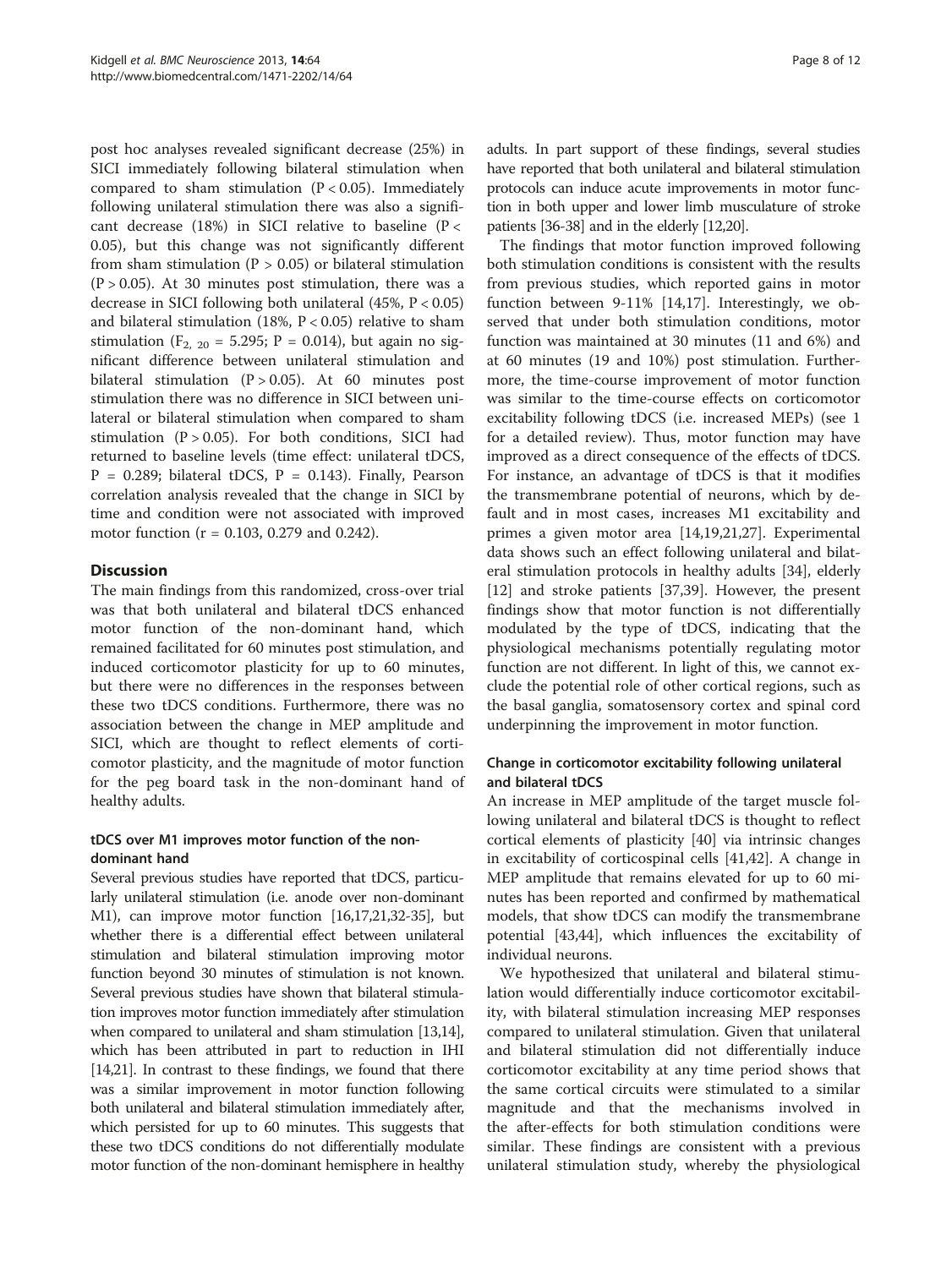mechanisms appear to evolve during stimulation that most likely involves modification of the transmembrane potential [[43\]](#page-10-0).

There are several reports to show that corticomotor excitability is facilitated for up to 60 and even 90 minutes following unilateral stimulation [\[1\]](#page-9-0), however there is only one report on the after-effects of bilateral stimulation [[27](#page-10-0)]. Our findings are in agreement with Mordillo-Mateos et al. [[27](#page-10-0)]; however there are some important differences. First, they reported that MEP amplitudes returned to baseline by 20 minutes, whereas we have shown that unilateral and bilateral stimulation increases corticomotor excitability that remains elevated even at 60 minutes post stimulation. Second, we applied tDCS for 13 minutes in all conditions compared to only 5 minutes in their study. A series of studies examining the effects of different durations of unilateral stimulation on corticomotor excitability indicated a linear relationship between the duration of application and the increase in the duration of the after-effects [\[1,4,6,7,](#page-9-0)[45](#page-10-0)-[49](#page-10-0)]. Our results confirm these previous findings for unilateral stimulation; however, corticomotor excitability remained elevated at 60 minutes post bilateral stimulation, which shows that bilateral stimulation facilitates corticomotor excitability beyond 20 minutes and that the same after-effects occur as those for unilateral stimulation.

The mechanisms inducing the after-effects of unilateral stimulation are well described [\[1](#page-9-0)], however, the mechanism for modulating corticomotor excitability following bilateral stimulation remains uncertain. Given that IHI was not measured in the current study, the induction of corticomotor plasticity via bilateral stimulation may be related to the differences in the induced cortical electrical field current density. Certainly, current flow direction is different when using a motor cortexcontralateral supraorbital arrangement compared to motor cortex-motor cortex arrangement [\[50](#page-10-0)]. Recent computational data suggests that the spatial focality of induced cortical electrical field current densities is greater when the active (anode) and return (cathode) electrodes are closer together. For example Faria et al. [\[50](#page-10-0)] demonstrated that decreasing the inter-electrode distance resulted in increased current density on the scalp under the edges of the electrode. It's likely that the reduced inter-electrode distance in the bilateral stimulation configuration has increased the effectiveness of the anodal "target" electrode over the M1 hot spot for the nondominant ECRL muscle. Therefore, the induction of corticomotor plasticity following bilateral stimulation is likely due to increased focality.

Although only speculative, it's possible that the cathode decreased corticomotor excitability in the dominant M1 which reduced the inhibitory inputs onto the homologous non-dominant M1, which has subsequently increased corticomotor excitability by increasing the net effect of the anodal stimulation [[13,14,21\]](#page-10-0). One caveat to this interpretation is that we did not measure MEPs for the dominant hemisphere.

## Changes in intracortical inhibition following unilateral and bilateral tDCS

Adjustments in SICI have been reported to be critical in the selective activation of muscles, particularly hand muscles, suggesting that intracortical inhibition is important for motor function [[51,52\]](#page-10-0). No studies have compared the after-effects of unilateral and bilateral tDCS on modulating SICI. Similar to corticomotor excitability, unilateral and bilateral tDCS did not differentially induce SICI. Despite this, SICI was reduced for 30 minutes post stimulation, during both stimulation conditions it returned to baseline by 60 minutes. These findings are consistent with previous studies [[7,11\]](#page-9-0), whereby SICI was reduced following unilateral stimulation. However, in contrast to our original hypothesis that bilateral stimulation would reduce SICI further compared to unilateral stimulation, there was no interaction between the type of stimulation and the modulation of GABAergic inhibition. While Nitsche et al., [[7\]](#page-9-0) reported that the after-effects of SICI were predominantly induced by unilateral stimulation; a previous study reported no significant difference in SICI with bilateral stimulation [\[13\]](#page-10-0).

The reduction in intracortical inhibition (for up to 30 minutes) could have contributed to the task-dependent MEP facilitation by unmasking existing excitatory connections to corticospinal neurons activated by TMS [[53](#page-10-0)-[55\]](#page-10-0) and/or by enhancing synaptic plasticity at a cortical level [\[40,41,56](#page-10-0)]. Taken together, these results demonstrate a noticeable involvement of intracortical synaptic mechanisms that modulate indices of corticomotor plasticity.

We specifically investigated SICI as several plasticity inducing interventions, such as motor skill training, show that reduced SICI is an important mechanism for optimal motor skill learning and for inducing corticomotor plasticity [[57\]](#page-11-0). Additionally, tDCS studies have been advocated to act as a potential primer for improving motor function in healthy adults [[16](#page-10-0)-[18](#page-10-0),[34\]](#page-10-0) and stroke patients [[11,](#page-9-0)[16](#page-10-0),[36,38](#page-10-0)]. However, the contribution of SICI to improved motor function remains unresolved.

#### Association between corticomotor plasticity and motor function from tDCS

There is a widespread belief that increased corticomotor excitability and reduced ICI are associated with the magnitude of behavioral improvement [[58](#page-11-0)]. However, in agreement with several published studies [\[23](#page-10-0)[,59\]](#page-11-0), we found no association between the changes in corticomotor plasticity (increased MEP amplitude and reduced SICI)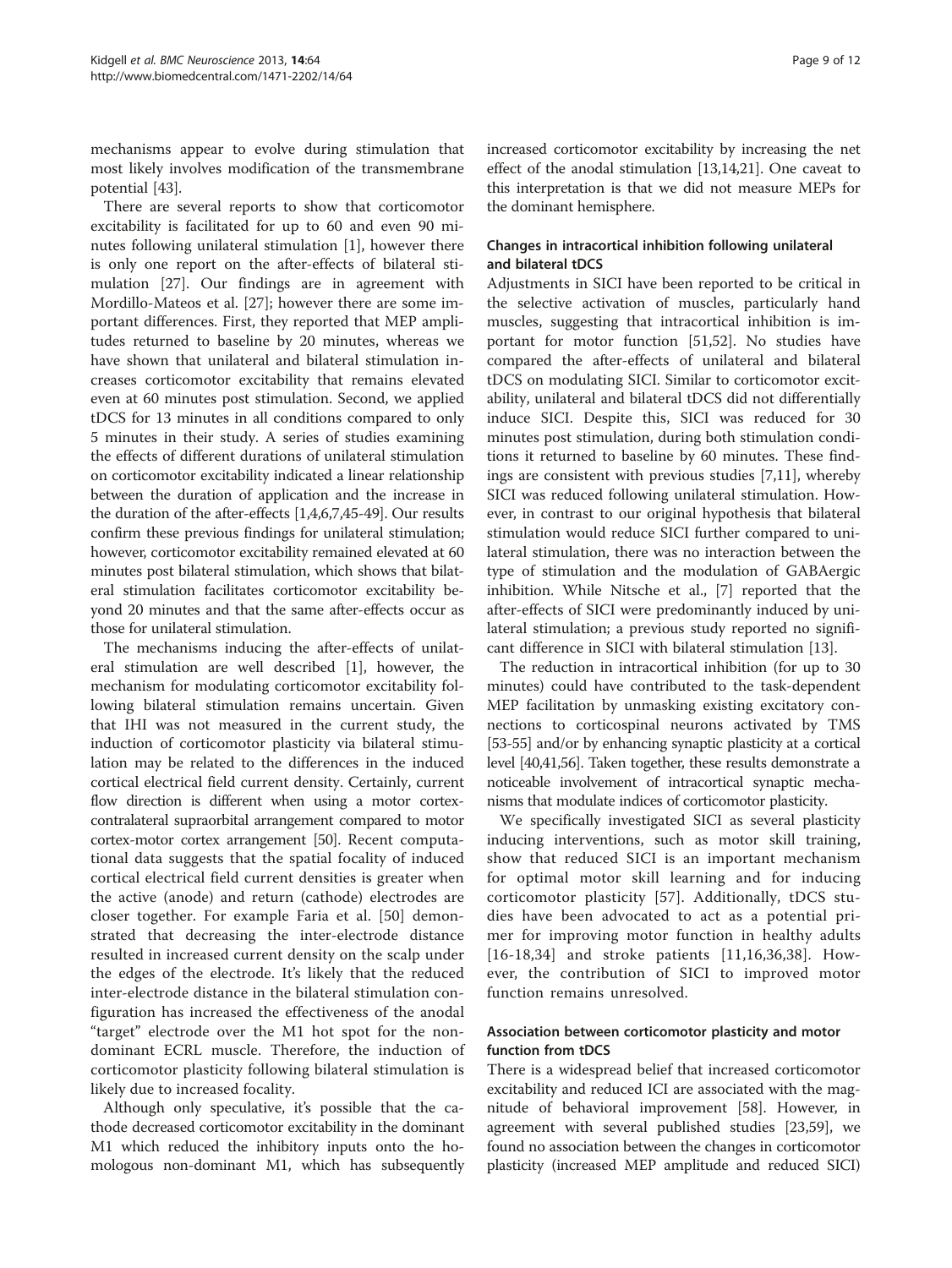<span id="page-9-0"></span>and improved motor function (pegboard task). Consistent with these findings, Rogaschet al., [\[59\]](#page-11-0) reported that increased MEP amplitude and reduced SICI were not associated with the degree of motor learning during a simple index finger motor task in young adults. Interestingly, Williams et al., [[13](#page-10-0)] reported a strong association between changes in MEP amplitude and motor performance, but no association between SICI and motor performance. These mixed findings between indices of corticomotor plasticity and motor function are likely to be the result of many factors that are known to influence the plasticity response, such as the extent of skilled hand use, prior history of synaptic activity, genetic factors (e.g. brain derived neurotrophic factor gene) [[60](#page-11-0)], and gender, with the potential effect of the menstrual cycle [\[61\]](#page-11-0). Nonetheless, motor function still improved following unilateral and bilateral stimulation, which provides further evidence that tDCS may be viable rehabilitation tool following neuromuscular injury or disease.

There are several limitations associated with this study. Indices of corticomotor plasticity were only measured from the non-dominant hemisphere, therefore, it is unclear whether cathodal stimulation over the dominant hemisphere would result in reduced corticomotor excitability as previous studies have suggested [1,9]. However, there is evidence that bilateral stimulation can improve motor function of the non-dominant hand, with the reported mechanisms related to modifications in IHI following bilateral stimulation, without any TMS measures. Also, intracortical facilitation (ICF) was not measured, and as such the changes in SICI may have been as a result of increased ICF. Indeed, some evidence shows increased ICF following tDCS [7]. Finally, it could be suggested that measuring MEPs and SICI from the ECRL muscle may lack specificity to the pegboard task that involves intrinsic muscles of the hand. However, the performance of the pegboard task requires the coordinated control and activation of the muscles of the entire arm, and not just the intrinsic muscles of the hand and fingers. Further, there are several kinematic phases involved, with the transportation of the pegs to be placed in the well, governed largely by the muscles proximal to the hand, and as such we don't believe that recording from the ECR was a distinct limitation.

#### Conclusions

Previous studies have demonstrated improved motor function following both unilateral and bilateral stimulation protocols; however few have compared the time course effects of tDCS on modulating motor function. We examined the effects of a single-session of unilateral stimulation, bilateral and sham stimulation on modulating motor function of the non-dominant limb and indices of corticomotor plasticity. In healthy adults, the extent of

motor function improvement and corticomotor plasticity were similar between unilateral and bilateral tDCS. Therefore, the physiological mechanisms regulating motor function were not different. Nevertheless, the present data indicate that tDCS induces behavioral changes in the nondominant hand as a consequence of mechanisms associated with use-dependent cortical plasticity and is not influenced by the tDCS electrode arrangement.

#### Competing interest

All authors declare that they have no competing interests.

#### Authors' contributions

DJK.conception and design of research; DJK. performed experiments; AKF analyzed data; DJK, AMG, AKF and RMD interpreted results of experiments; DJK and AKF prepared figures; DJK drafted manuscript; DJK, AMG, AKF and RMD edited and revised manuscript. All authors read and approved the final manuscript.

#### Acknowledgements

This research was supported by a Central Research Grant Scheme (CRGs) from Deakin University. D.J.K. is supported by an Alfred Deakin Postdoctoral award.

#### Received: 27 March 2013 Accepted: 21 June 2013 Published: 1 July 2013

#### References

- 1. Nitsche MA, Cohen LG, Wassermann EM, Priori A, Lang N, Antal A, Paulus W, Hummel F, Boggio PS, Fregni F, Pascual-Leone A: Transcranial direct current stimulation: State of the art 2008. Brain Stim 2008, 1:206–223.
- 2. Bastani A, Jaberzadeh S: Does anodal transcranial direct current stimulation enhance excitability of the motor cortex and motor function in healthy individuals and subjects with stroke: A systematic review and meta-analysis. Clin Neurophysiol 2012, 123:644–657.
- 3. Liebetanz D, Nitsche MA, Tergau F, Paulus W: Pharmacological approach to the mechanisms of transcranial DC-stimulation induced aftereffects of human motor cortex excitability. Brain 2002, 125:2238–2247.
- 4. Nitsche MA, Paulus W: Excitability changes induced in the human motor cortex by weak transcranial direct current stimulation. J Physiol 2000, 527:633–639.
- 5. Lang N, Nitsche MA, Dileone M, Mazzone P, De-Andrés-Arés J, Diaz-Jara L, Paulus W, Di-Lazzaro V, Oliviero A: Transcranial direct current stimulation effects on I-wave activity in humans. J Neurophysiol 2011, 105:2802–2810.
- 6. Nitsche MA, Paulus W: Sustained excitability elevations induced by transcranial DC motor cortex stimulation in humans. Neurol 2001, 57:1899–1901.
- 7. Nitsche MA, Seeber A, Frommann K, Klein C, Rochford C, Nitsche MS, Fricke K, Liebetanz D, Lang N, Antal A, Paulus W, Tergau F: Modulating parameters of excitability during and after transcranial direct current stimulation of the human motor cortex. J Physiol 2005, 568:291–303.
- 8. Di-Lazzaro V, Manganelli F, Dileone M, Notturno F, Esposito M, Capasso M, Dubbioso R, Pace M, Ranieri F, Minicuci G, Santoro L, Uncini A: The effects of prolonged cathodal direct current stimulation on the excitatory and inhibitory circuits of the ipsilateral and contralateral motor cortex. J Neural Transm 2012, 119:1499–1506.
- 9. McCambridge AB, Bradnam LV, Stinear CM, Byblow WD: Cathodal transcranial direct current stimulation of the primary motor cortex improves selective muscle activation in the ipsilateral arm. J Neurophysiol 2011, 105:2937–2942.
- 10. Nitsche MA, Nitsche MS, Klein CC, Tergau F, Rothwell JC, Paulus W: Level of action of cathodal DC polarisation induced inhibition of the human motor cortex. Clin Neurophysiol 2003, 114:600–604.
- 11. Hummel F, Celnik P, Giraux P, Floel A, Wu WH, Gerloff C, Cohen LG: Effects of non-invasive cortical stimulation on skilled motor function in chronic stroke. Brain 2005, 128:490–499.
- 12. Hummel FC, Heise K, Celnik P, Floel A, Gerloff C, Cohen LG: Facilitating skilled right hand motor function in older subjects by anodal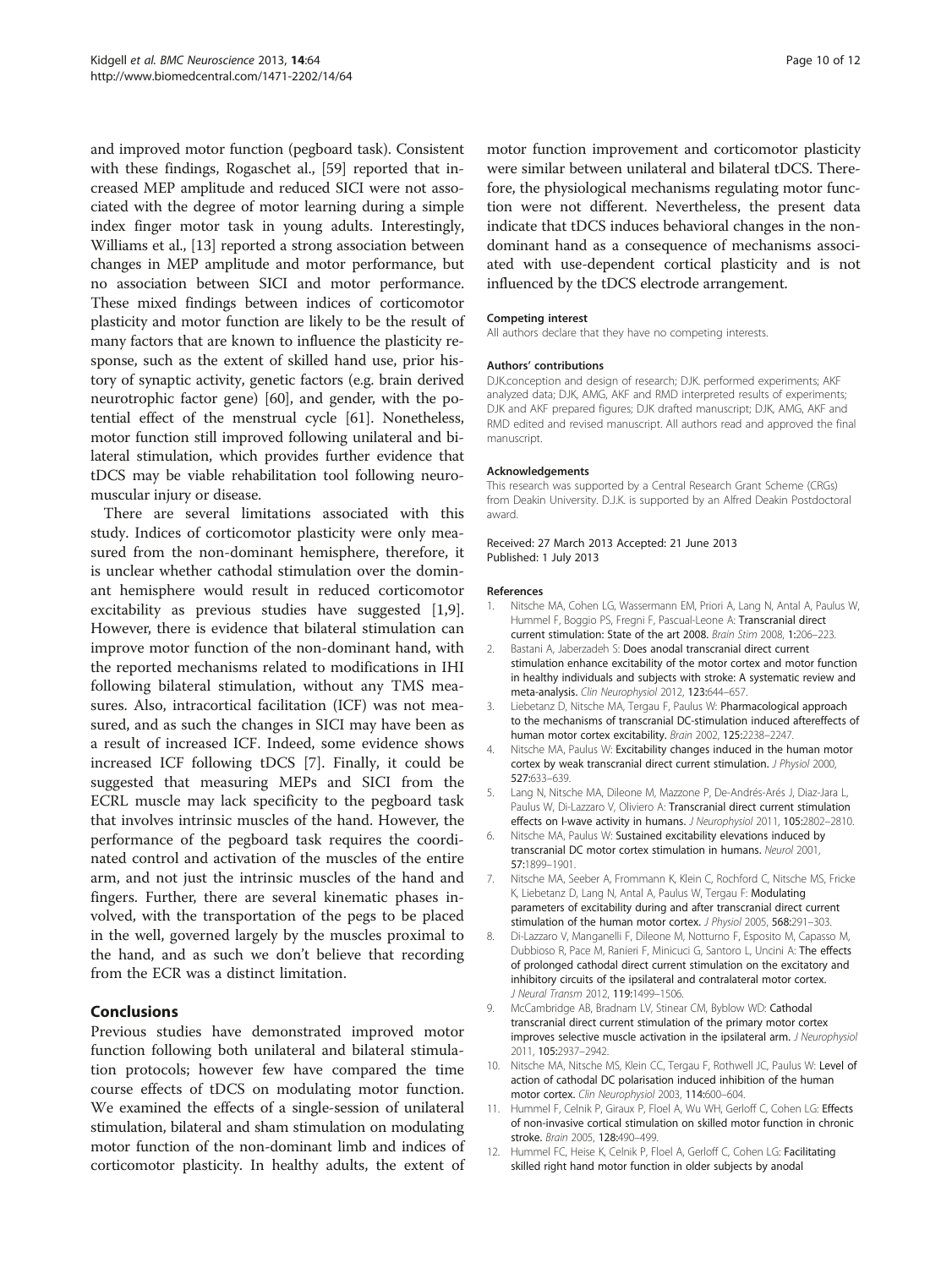<span id="page-10-0"></span>polarization over the left primary motor cortex. Neurobiol Aging 2010, 31:2160–2168.

- 13. Williams JA, Pascual-Leone A, Fregni F: Interhemispheric modulation induced by cortical stimulation and motor training. PhysTher 2010, 90:398–410.
- 14. Vines BW, Cerruti C, Schlaug G: Dual-hemisphere tDCS facilitates greater improvements for healthy subjects' non-dominant hand compared to uni-hemisphere stimulation. BMC Neurosci 2008, 9:103.
- 15. Fregni F, Gimenes R, Valle AC, Ferreira MJL, Rocha RR, Natalle L, Bravo R, Rigonatti SP, Freedman SD, Nitsche MA, Pascual-Leone A, Boggio PS: A randomized, sham-controlled, proof of principle study of transcranial direct current stimulation for the treatment of pain in fibromyalgia. Arthritis Rheum 2006, 54:3988–3998.
- 16. Antal A, Nitsche MA, Kincses TZ, Kruse W, Hoffmann KP, Paulus W: Facilitation of visuo-motor learning by transcranial direct current stimulation of the motor and extrastriate visual areas in humans. Eur J Neurosci 2004, 19:2888–2892.
- 17. Boggio PS, Castro LO, Savagim EA, Braite R, Cruz VC, Rocha RR, Rigonatti SP, Silva MTA, Fregni F: Enhancement of non-dominant hand motor function by anodal transcranial direct current stimulation. Neuroscil ett 2006, 404:232–236.
- 18. Nitsche MA, Schauenburg A, Lang N, Liebetanz D, Exner C, Paulus W, Tergau F: Facilitation of Implicit Motor Learning by Weak Transcranial Direct Current Stimulation of the Primary Motor Cortex in the Human. J Cog Neurosci 2003, 15:619–626.
- 19. Vines BW, Nair DG, Schlaug G: Contralateral and ipsilateral motor effects after transcranial current stimulation. Neuroreport 2006, 17:671–674.
- 20. Zimerman M, Heise KF, Hoppe J, Cohen LG, Gerloff C, Hummel FC: Modulation of training by single-session transcranial direct current stimulation to the intact motor cortex enhances motor skill acquisition of the paretic hand. Stroke 2012, 43:2185–2191.
- 21. Vines BW, Nair DG, Schlaug G: Modulating activity in the motor cortex affects performance for the two hands differently depending upon which hemisphere is stimulated. Eur J Neurosci 2008, 28:1667-1673.
- 22. Armstrong CA, Oldham JA: A comparison of dominant and non-dominant hand strengths. J Hand Surg-Brit Eur 1999, 24:421-425.
- 23. Cirillo J, Rogasch N, Semmler J: Hemispheric differences in use-dependent corticomotor plasticity in young and old adults. Exp Brain Res 2010, 205:57–68.
- 24. De-Gennaro L, Cristiani R, Bertini M, Curcio G, Ferrara M, Fratello F, Romei V, Rossini PM: Handedness is mainly associated with an asymmetry of corticospinal excitability and not of transcallosal inhibition. Clin Neurophysiol 2004, 115:1305–1312.
- 25. Garry MI, Kamen G, Nordstrom MA: Hemispheric differences in the relationship between corticomotor excitability changes following a finemotor task and motor learning. J Neurophysiol 2004, 91:1570–1578.
- 26. Semmler JG, Nordstrom MA: Hemispheric Differences in Motor Cortex Excitability During a Simple Index Finger Abduction Task in Humans. J Neurophysiol 1998, 79:1246–1254.
- 27. Mordillo-Mateos L, Turpin-Fenoll L, Millan-Pascual J, Nunez-Perez N, Panyavin I, Gomez-Arguelles JM, Botia-Paniagua E, Foffani G, Lang N, Oliviero A: Effects of simultaneous bilateral tDCS of the human motor cortex. Brain Stim 2011, 5:214–222.
- 28. Bolognini N, Vallar G, Casati C, Abdul Latif L, El-Nazer R, Williams J: Neurophysiological and behavioural effects of tDCS combined with constraint-induced movement therapy in post stroke patients. Neurorehabil Neural Repair 2011, 25:819–829.
- 29. Oldfield RC: The assessment and analysis of handedness: The Edinburgh inventory. Neuropsychologia 1971, 9:97–113.
- 30. Keel J, Smith M, Wassermann E: A safety screening questionnaire for transcranial magnetic stimulation. Clin Neurophysiol 2001, 112:720.
- 31. Kujirai T, Caramia M, Rothwell JC, Day B, Thompson P, Ferbert A, Wroe S, Asselman P, Marsden CD: Corticocortical inhibition in human motor cortex. J Physiol 1993, 471:501-519.
- 32. Lindenberg R, Renga V, Zhu L, Nair D, Schlaug G: Bihemisphere brain stimulation facilitates motor recovery in chronic stroke patients. Neurol 2010, 75:2176–2184.
- 33. Nitsche MA, Grundey J, Liebetanz D, Lang N, Tergau F, Paulus W: Catecholaminergic consolidation of motor cortical neuroplasticity in humans. Cereb Cortex 2004, 14:1240–1245.
- 34. Reis J, Schambra HM, Cohen LG, Buch ER, Fritsch B, Zarahn E, Celnik PA, Krakauer JW: Noninvasive cortical stimulation enhances motor skill

acquisition over multiple days through an effect on consolidation. P NatlAcadSci 2009, 106:1590–1595.

- 35. Tanaka S, Hanakawa T, Honda M, Watanabe K: Enhancement of pinch force in the lower leg by anodal transcranial direct current stimulation. Exp Brain Res 2009, 196:459–465.
- Hummel FC, Cohen LG: Non-invasive brain stimulation: a new strategy to improve neurorehabilitation after stroke? Lancet Neurol 2006, 5:708–712.
- 37. Lefebvre S, Laloux P, Peeters A, Desfontaines P, Jamart J, Vandermeeren Y: Dual-tDCS enhances online motor skill learning and long-term retention in chronic stroke patients. Front Hum Neurosci 2013, 6:1–17.
- 38. Tanaka S, Takeda K, Otaka Y, Kita K, Osu R, Honda M, Sadato N, Hanakawa T, Watanabe K: Single session of transcranial direct current stimulation transiently increases knee extensor force in patients with hemiparetic stroke. Neurorehabil Neural Repair 2011, 25:565–569.
- Boggio PS, Nunes A, Rigonatti SP, Nitsche MA, Pascual-Leone A, Fregni F: Repeated sessions of noninvasive brain DC stimulation is associated with motor function improvement in stroke patients. Res NeurolNeurosci 2007, 25:123–129.
- 40. Ziemann U, Muellbacher W, Hallett M, Cohen LG: Modulation of practicedependent plasticity in human motor cortex. Brain 2001, 124:1171–1181.
- 41. Classen J, Liepert J, Wise SP, Hallett M, Cohen LG: Rapid plasticity of human cortical movement representation induced by practice. J Neurophysiol 1998, 79:1117–1123.
- 42. Stagg CJ, Nitsche MA: Physiological basis of transcranial direct current stimulation. Neuroscientist 2011, 17:37–53.
- 43. Miranda PC, Lomarev M, Hallett M: Modeling the current distribution during transcranial direct current stimulation. Clin Neurophysiol 2006, 117:1623–1629.
- 44. Wagner T, Fregni F, Fecteau S, Grodzinsky A, Zahn M, Pascual-Leone A: Transcranial direct current stimulation: A computer-based human model study. NeuroImage 2007, 35:1113-1124.
- 45. Boros K, Poreisz C, Munchau A, Paulus W, Nitsche MA: Premotor transcranial direct current stimulation (tDCS) affects primary motor excitability in humans. Eur J Neuro 2008, 27:1292-1300.
- 46. Fricke K, Seeber AA, Thirugnanasambandam N, Paulus W, Nitsche MA, Rothwell JC: Time course of the induction of homeostatic plasticity generated by repeated transcranial direct current stimulation of the human motor cortex. J Neurophysiol 2011, 105:1141–1149.
- 47. Furubayashi T, Terao Y, Arai N, Okabe S, Mochizuki H, Hanajima R, Hamada M, Yugeta A, Inomata-Terada S, Ugawa Y: Short and long duration transcranial direct current stimulation (tDCS) over the human motor area. Exp Brain Res 2008, 185:279–286.
- 48. Purpura DP, McMurtry JG: Intracellular activities and evoked potential changes during polarization of motor cortex. J Neurophysiol 1965, 28:166–185.
- 49. Utz KS, Dimova V, Oppenländer K, Kerkhoff G: Electrified minds: Transcranial direct current stimulation (tDCS) and Galvanic Vestibular Stimulation (GVS) as methods of non-invasive brain stimulation in neuropsychology—A review of current data and future implications. Neuropsychologia 2010, 48:2789-2810.
- 50. Faria P, Hallett M, Miranda PC: A finite element analysis of the effect of electrode area and inter-electrode distance on the spatial distribution of the current density in tDCS. J Neural Eng 2011, 8:066017.
- 51. Stinear CM, Byblow WD: Role of intracortical inhibition in selective hand muscle activation. J Neurophysiol 2003, 89:2014–2020.
- 52. Zoghi M, Pearce SL, Nordstrom MA: Differential modulation of intracortical inhibition in human motor cortex during selective activation of an intrinsic hand muscle. J Physiol 2003, 550:933–946.
- 53. Nitsche MA, Fricke K, Henschke U, Schlitterlau A, Liebetanz D, Lang N, Henning S, Tergau F, Paulus W: Pharmacological modulation of cortical excitability shifts induced by transcranial direct current stimulation in humans. J Physiol 2003, 553:293–301.
- 54. Butefisch CM, Davis BC, Wise SP, Sawaki L, Kopylev L, Classen J, Cohen LG: Mechanisms of use-dependent plasticity in the human motor cortex. P NatlAcadSci U.S.A 2000, 97:3661–3665.
- 55. Floeter MK, Rothwell JC: Releasing the brakes before pressing the gas pedal. Neurol 1999, 53:664–665.
- Pascual-Leone A, Nguyet D, Cohen LG, Brasil-Neto JP, Cammarota A, Hallett M: Modulation of muscle responses evoked by transcranial magnetic stimulation during the acquisition of new fine motor skills. J Neurophysiol 1995, 74:1037–1045.